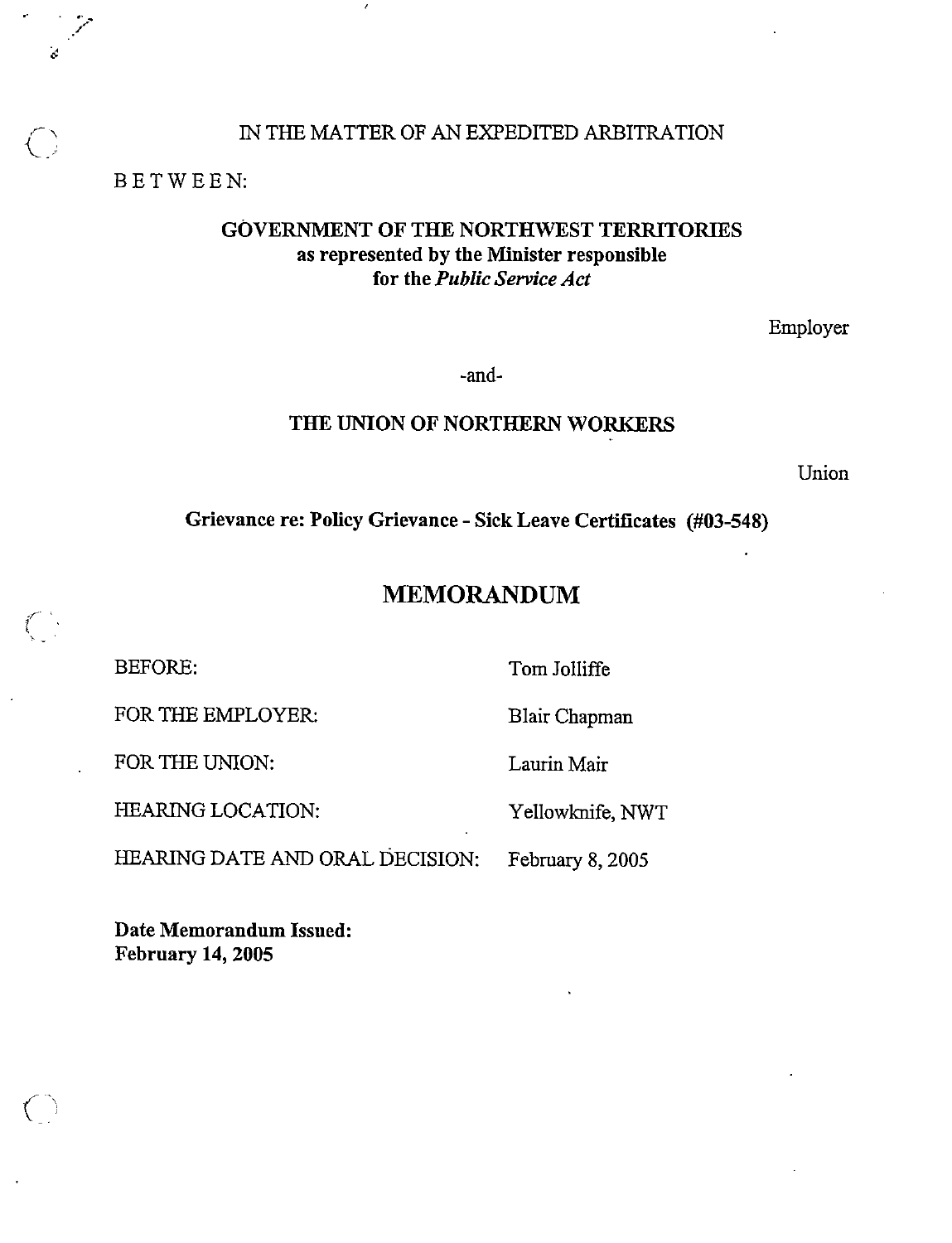This arbitration matter (grievance file no. 03-548), comprising a policy grievance related to sick leave certificates, was heard under the expedited arbitration procedure as set out in art. 37.27 of the collective agreement. An oral decision was not possible in Yellowknife on the day of hearing, February 8, 2005. I have now reviewed the facts and circumstances of this matter, and the applicable language of the collective agreement, and am providing a memorandum confirming the conclusions I have now reached together with the brief reasons constituting my award.

There was no *viva voce* evidence. The parties filed an Agreed Statement of Facts in respect to the grievance as follows:

- 1. In certain situations, the Employer has requested in advance, not including where an employee has been off work for greater than three consecutive days or has used 9 days uncertified sick leave in a year, that employees must provide a certificate from a qualified medical practitioner to support specific periods of sick leave.
- 2. In situations where employees have used excessive sick leave (significantly greater than average) employees have been advised they mustsubmit a certificate from a qualified medical practitioner certifying they were absence and unable to attend work due to illness.
- 3. In situations where employees have patterned absences, employees have been advised they must submit a sick leave certificate to support they were absent and unable to attend work due to illness.
- 4. In situations where employees have allegedly misused sick leave, the veracity of the sick leave certificate has been challenged upon submission and employees have been advised they must submit a certificate from a qualified medical practitioner certifying they were absent and unable to attend work due to illness.
- 5. The applicable article of the collective agreement is Article 20.

The Union advises that the issue of the Employer requesting in advance that some employees submit medical certificates to support specific periods of sick leave without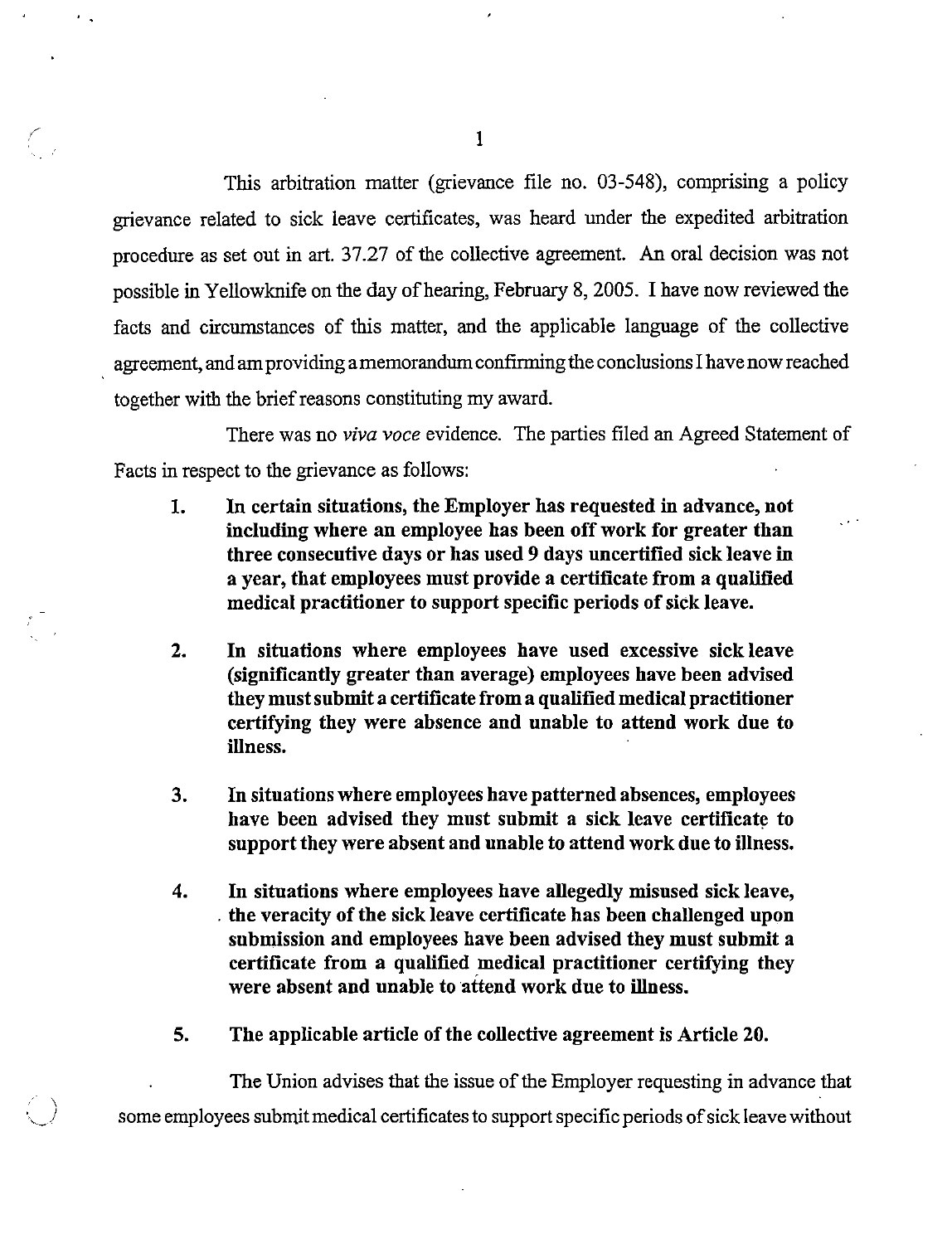reference to their having to be offwork for three consecutive days or having used nine days in a given year, by the Union's description, has its origin in management's perception that some employees in some departments make excessive use of their sick leave for their own purposes having missed considerable periods of time on a short term and intermittent basis. These employee, the Union says, are simply told that for the upcoming fiscal year they must produce doctor's certificates on every future illness situation, howevershort the absence, and until further notice. The Union objects to this practice in its filed policy grievance.

The language of the collective agreement dealing with signing statements stating the inability to perform one's duties and being required to produce a medical certificate reads as follows:

- 20.03(a) Unless otherwise informed by the Employer an employee must sign a statement stating that because of his/her illness or injury he/she was unable to perform his/her duties:
	- (i) if the period of leave requested does not exceed three working days, and
	- (ii) ifin the current fiscal year, the employee has not been granted more than 9 days sick leave wholly on the basis of statements signed by him.
	- (b) For the purposes of 20.03(a), a day refers to a calendar day, not the number of hours in the employee's shift.
- 20.04 An employee is required to produce a certificate from a qualified medical practitioner, certifying that such employee is unable to carry out his/her duties due to illness:
	- (a) for sick leave in excess of three  $(3)$  working days;
	- (b) for any additional sick leave in a fiscal year when in the same fiscal year the employee has been granted nine(9) sick leave wholly on the basis of the statements signed by him.

The Employer holds to the view that in certain troubling circumstances such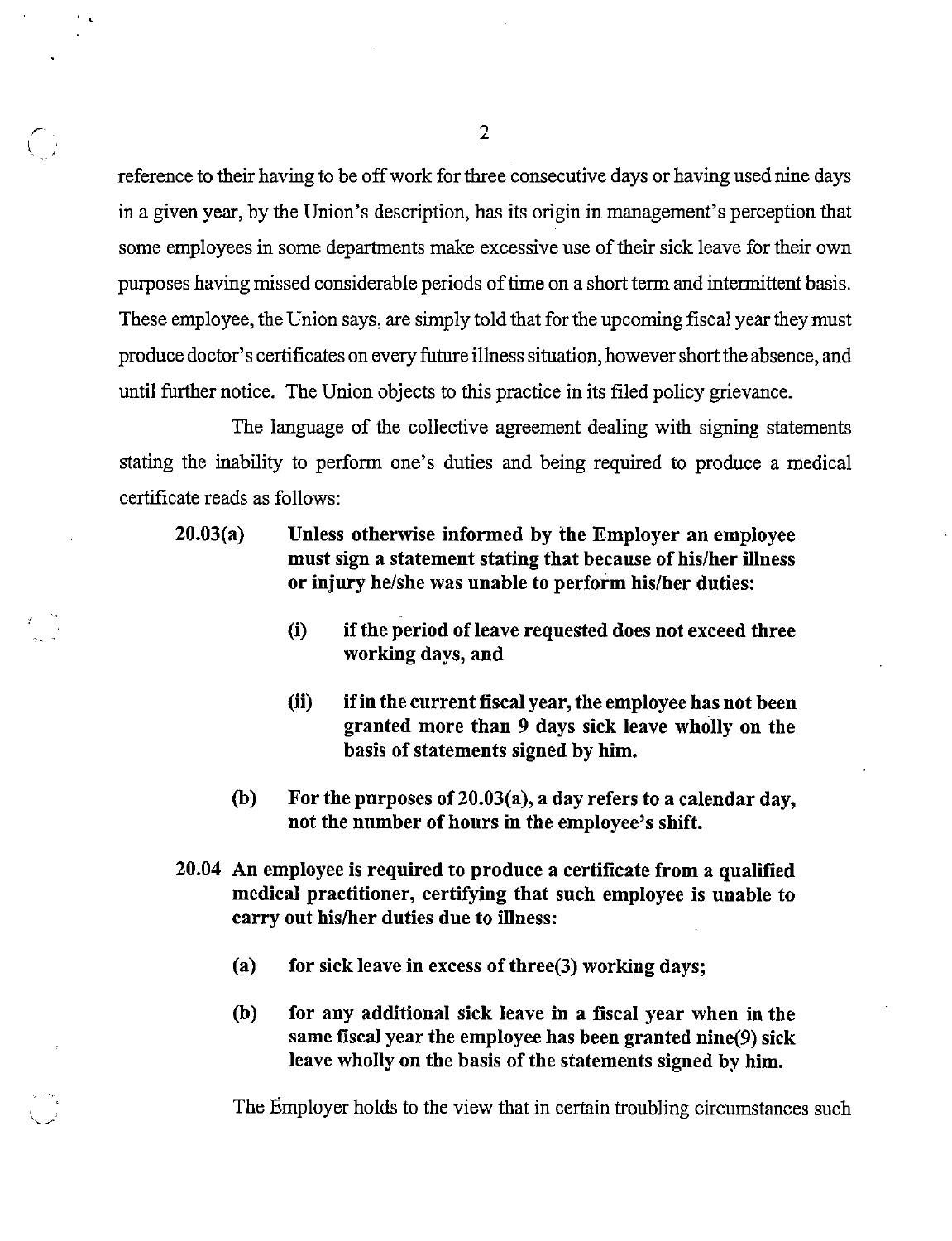as excessive sick leave usage, which is to say significantly higher than average, or in situations of patterned absences, or in situations where it has reason to doubt the veracity of the statement respecting illness, the Employer by exercise of usual management rights, has the ability to request a medical certificate, even in a situation where the sick leave is not in excess of three  $(3)$  days or the individual has not accumulated more than nine  $(9)$  days in the fiscal year onthebasisofstatements signedby him. In thisrespect, theEmployeralso views the opening words of art.  $20.03(a)$ , namely, "unless otherwise informed by the employer..." as providing it with a broad discretion on whether and when to move outside the statement and/or certificate requirements of art. 20.03 and 20.04 in order to demand more information as a means of dealing with excessive absenteeism situations. The Union treats these opening words of art. 20.03 as dealing only with the issue of an employee otherwise having to sign a statement which the Employer can forego at its discretion, where the leave requested does not exceed three(3) working days and is less than nine(9) days in a fiscal year. It points out that the same qualifying language is not included in art. 20,04 with respect to the rules for having to provide amedical certificate. Mr. Mair said that there might even be roomto apply the *expressio unius-exclusio alterius* (inclusion of the one excludes the other) rule with respect to limiting those introductory words of art. 20.03 to the Employer's discretionary decision not to obtain an employee's statement and suggesting that art. 20.04 be limited by reference to the usual and ordinary meaning of its language dealing with the Employer requiring medical certificates.

In now having had the opportunity to consider the language used by the parties relative to substantiating periods ofillness leave, I am satisfied that in looking to thewording of the two articles under review, although certainly they must be read in context, one with the other, it is apparent that art. 20.03 deals with the issue of employees being offwork for three days or less, or no more than nine days in a fiscal year, nevertheless having to sign a statement respecting the illness or injury taking one away from his duties, unless the Employer chooses not to require the employee to sign such a statement as presumably might

v...

3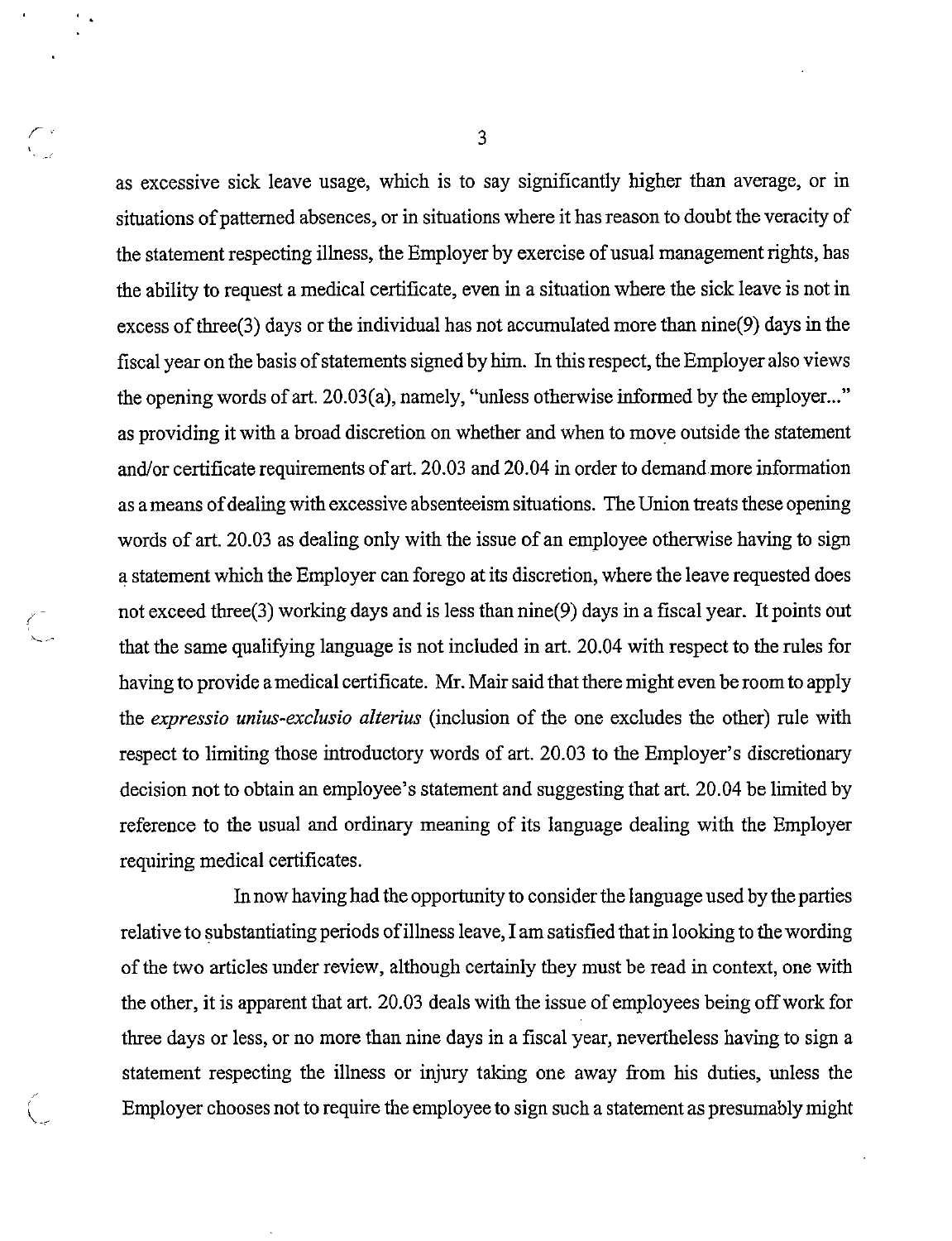occasionally be the case. It would seem to be the type of thing usually covered in an application form for illness leave, a simple signed statement to the effect that the person has required time off work and is calling upon his casual illness leave benefits to cover the situation. Presumably supervisors might choose to complete the forms themselves without bothering to have them signed by the applicants in some circumstances. The language covering an employee having to produce a medical certificate is contained in art. 20.04. It states such a requirement for both sick leave in excess of three days and sick leave in excess of nine days for the same fiscal year. The Employer is not assisted by the "unless otherwise" informed" language of the previous article dealing with the employee's *own* statement. The question remains whether art. 20.04 exhaustively deals with any requirement to produce a medical certificate or is itsimply informative in the sense that it advises employees that they are at least required to produce one if they are sick for more than three days or more than nine days in a given fiscal year without limiting the Employer's right to require certificates at its discretion in some other circumstances such as suspected abuse situations.

Having concluded that the issue of the Employer requiring a signed statement from the employee "unless otherwise informed" under the terms of art. 20.03 is distinct from it also requiring the employee to produce a medical certificate under art. 20.04, the issue centres on one considering whether there is any room for the Employer to move beyond/outside the language and demand certificates for the purposes set out in the agreed facts. One is mindful of the description set out at Topic 8:3320 of *Brown and Beatty*'s text, Canadian Labour Arbitration  $(3<sup>rd</sup> Edition)$ , where they comment:

...As well as being obliged to establish one's employment status in order to claim benefits paid under a medical plan or sick-pay scheme, arbitral jurisprudence in general, and collective agreements in particular, invariably require that an employee affirmatively prove the fact of the injury or the illness which caused him to remain off work, unless, of course, it was the employer who required the employee to book off sick....The nature of the proof that can properly be required by the employer is usually described in the agreement, and medical certificates of one form or another seem the most common vehicle. Generally,

 $\overline{4}$ 

 $\ddot{\phantom{1}}$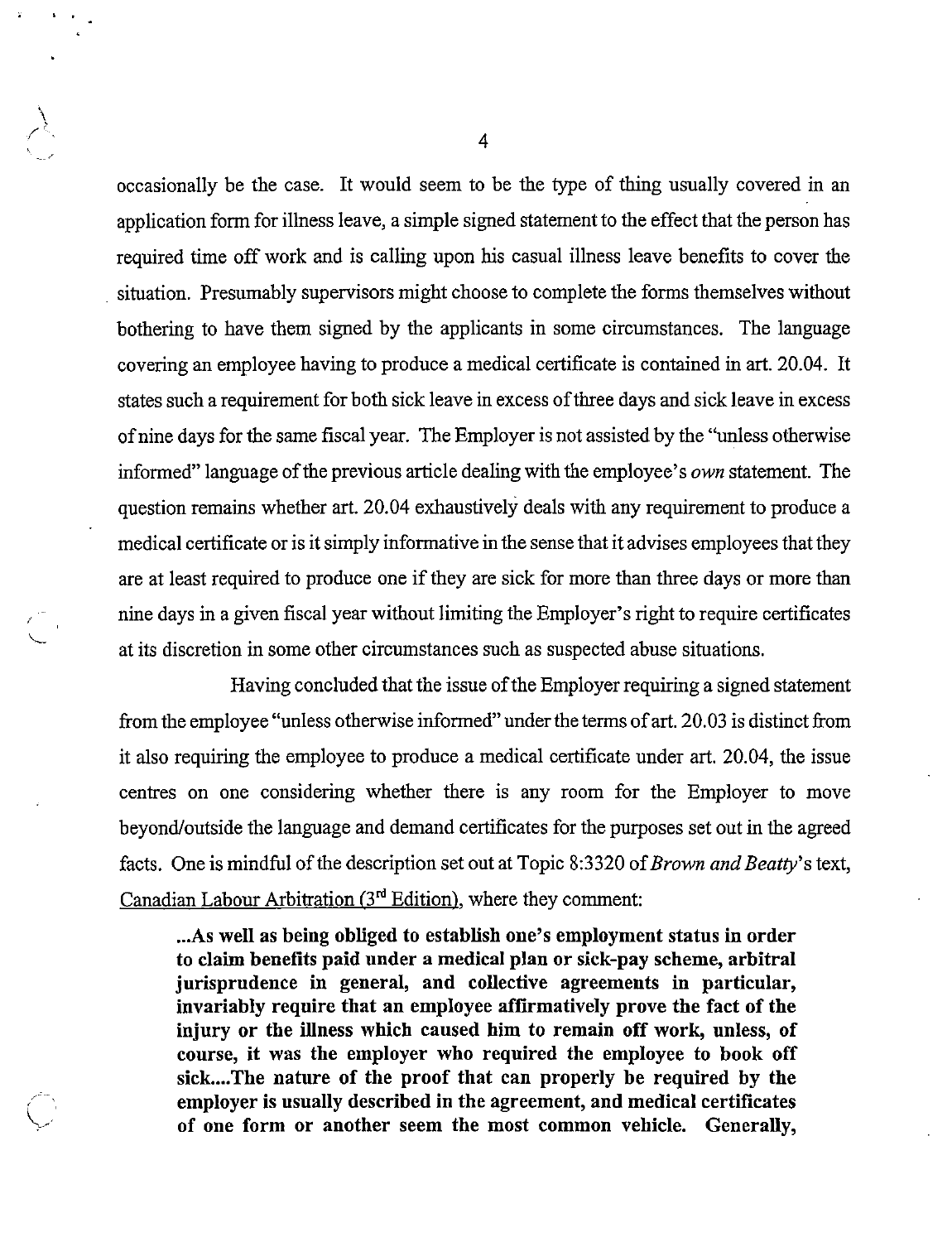arbitrators have said that an employer can only demand medical verification of an illness or incapacity in a form and at a time which is consistent with the terms of the agreement and where there is a reasonable basis for the requirement...

On the basis of the language set out in this collective agreement, I do not see how there is any room for the Employer to unilaterally require medical certificates to cover occasional or intermittent absenteeism outside the parameters ofart. 20.04. This is not to say that art. 20.04 should be construed as diminishing the onus ultimately resting with the employee to establish the existence of an incapacitating illness in order to claim the illness leave benefit, and which under some suspicious circumstances, possibly on a case by case basis, could present the need to address the fundamental reason for the employee's absence in a suitable way, but without being able to actually force the employee into providing additional medical certificates by reference to bargained rights and obligations contained within the collective agreement.

In the result the policy grievance succeeds in that, as understood from the factual paragraphs one through five as agreed upon, the Employer's policy described therein fails to comply with art. 20.04 requirements.

DATED this 14<sup>th</sup> day of February, 2005.

Tom J

'v